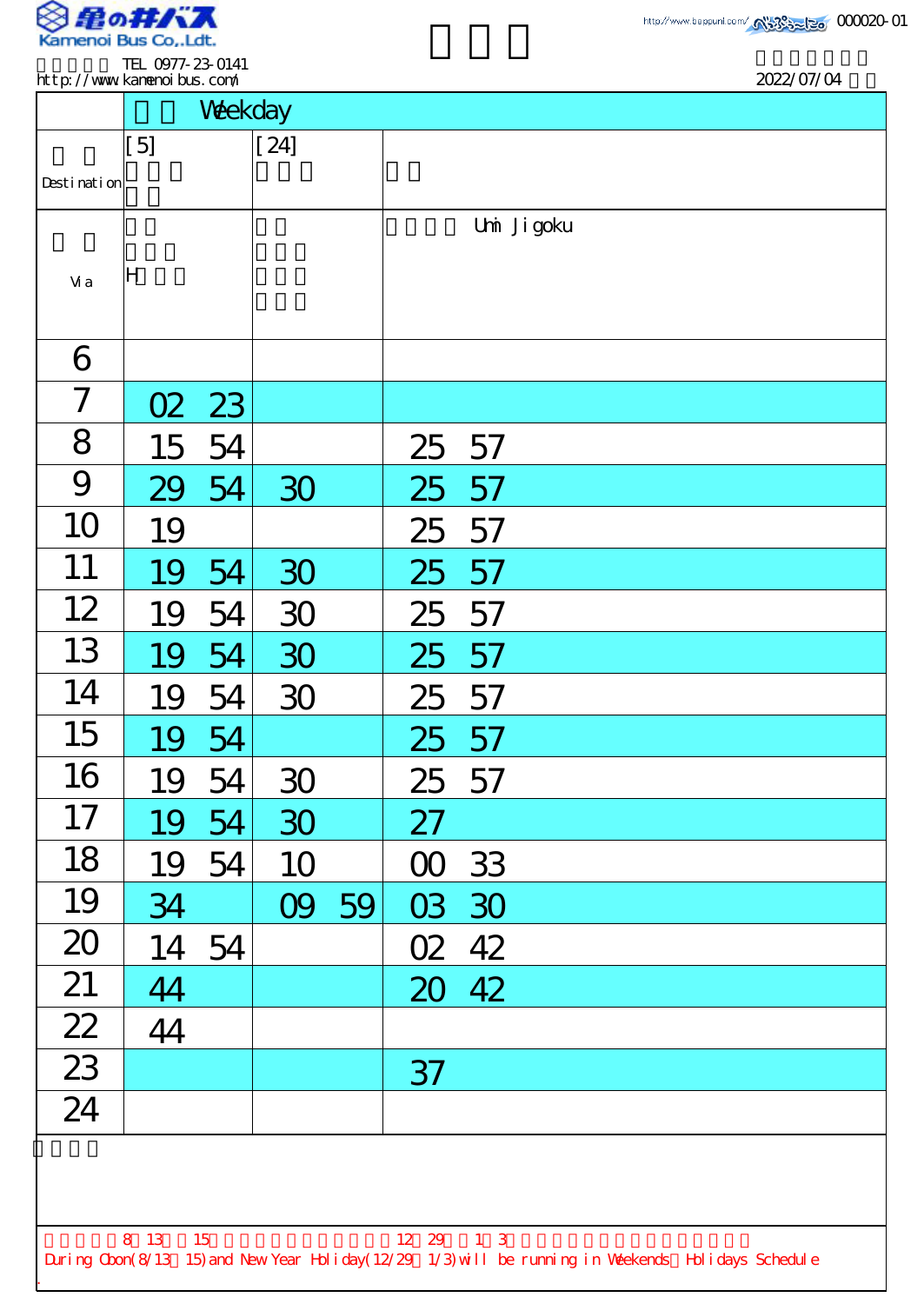

.

|                 | http://www.kanenoi.bus.com/ |       |        |    |           |             |    | 2022/07/04 |  |
|-----------------|-----------------------------|-------|--------|----|-----------|-------------|----|------------|--|
|                 | Weekends & Hol i days       |       |        |    |           |             |    |            |  |
|                 | [5]                         |       | $[24]$ |    |           |             |    |            |  |
| Desti nati on   |                             |       |        |    |           |             |    |            |  |
|                 |                             |       |        |    |           | Umi Ji goku |    |            |  |
| Vi a            | lН                          |       |        |    |           |             |    |            |  |
|                 |                             |       |        |    |           |             |    |            |  |
| 6               |                             |       |        |    |           |             |    |            |  |
| 7               | O <sub>4</sub>              | 43    |        |    |           |             |    |            |  |
| 8               |                             | 23 54 |        |    | 15 55     |             |    |            |  |
| 9               | 24                          | 54    |        |    | 25 57     |             | 49 |            |  |
| 10              | 19                          | 54    |        |    | 25        | 55          | 44 |            |  |
| 11              | 19                          | 54    | 30     |    | 25        | 57          | 49 |            |  |
| 12              | 19                          | 54    | 30     |    | 25        | 55          |    |            |  |
| 13              | 19                          | 54    | 30     |    | 25 57     |             | 04 |            |  |
| 14              | 19                          | 54    | 30     |    | 25 55     |             | 14 |            |  |
| 15              | 19                          | 54    |        |    | 25 57     |             | 14 |            |  |
| 16              | 19                          | 54    | 30     |    | 25 55     |             | 14 |            |  |
| 17              | 19                          | 54    | 30     |    | 25 57     |             | 09 |            |  |
| 18              | 19                          | 54    | 04     |    | 25        |             | 09 |            |  |
| 19              | 34                          |       | 04     | 59 | 00 30     |             |    |            |  |
| 20              | 14                          | 54    |        |    | $\infty$  | 35          |    |            |  |
| 21              | 44                          |       |        |    | 25        |             |    |            |  |
|                 | 44                          |       |        |    |           |             |    |            |  |
| $\frac{22}{23}$ |                             |       |        |    |           |             |    |            |  |
| $\overline{24}$ |                             |       |        |    |           |             |    |            |  |
|                 |                             |       |        |    |           |             |    |            |  |
|                 |                             |       |        |    |           |             |    |            |  |
|                 | 8 13 15                     |       |        |    | 12 29 1 3 |             |    |            |  |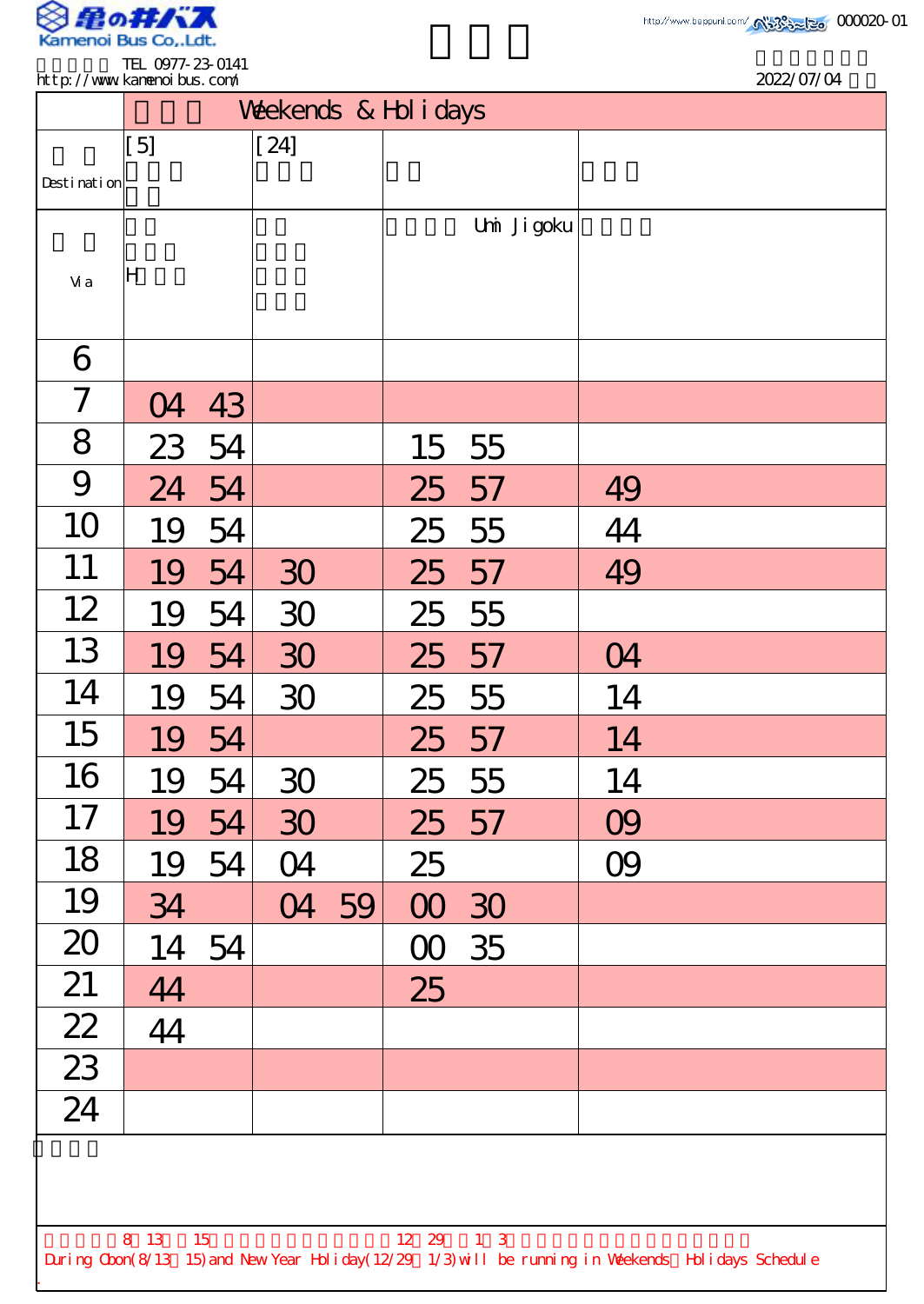

2022/07/04

|                                                                                                    | Weekday                               |                |                       |             |  |  |  |  |  |
|----------------------------------------------------------------------------------------------------|---------------------------------------|----------------|-----------------------|-------------|--|--|--|--|--|
|                                                                                                    | $[2]$                                 |                | [41]                  | [1]         |  |  |  |  |  |
| Desti nati on                                                                                      |                                       | <b>APU</b>     | Safari                |             |  |  |  |  |  |
|                                                                                                    |                                       |                |                       |             |  |  |  |  |  |
| Vi a                                                                                               |                                       |                |                       |             |  |  |  |  |  |
|                                                                                                    |                                       |                |                       |             |  |  |  |  |  |
| 6                                                                                                  | 32                                    |                |                       |             |  |  |  |  |  |
| $\overline{7}$                                                                                     | O4                                    | 45             |                       | $\times$ 34 |  |  |  |  |  |
| 8                                                                                                  | 04                                    | 10<br>15 35 45 |                       | $\times$ 34 |  |  |  |  |  |
| 9                                                                                                  | 04                                    |                | 45<br>10 <sup>1</sup> | $\times$ 34 |  |  |  |  |  |
| 10                                                                                                 | O <sub>4</sub>                        | 45<br>10 30    | 17                    | $\times$ 34 |  |  |  |  |  |
| 11                                                                                                 | <b>CA</b>                             | 45<br>30       | 10                    | $\times$ 34 |  |  |  |  |  |
| 12                                                                                                 | O4                                    | 45<br>30       | 1 <sub>O</sub>        | $\times$ 34 |  |  |  |  |  |
| 13                                                                                                 | $\boldsymbol{\mathcal{A}}$            | 45<br>30       | 10                    | $\times$ 34 |  |  |  |  |  |
| 14                                                                                                 | 04                                    | 30 45          | 10                    | $\times$ 34 |  |  |  |  |  |
| 15                                                                                                 | 04                                    | 30 45          | 10                    | $\times$ 34 |  |  |  |  |  |
| 16                                                                                                 | 04                                    | 45             | 10                    | $\times$ 34 |  |  |  |  |  |
| 17                                                                                                 | 04                                    | 16 30 46       |                       | $\times$ 34 |  |  |  |  |  |
| 18                                                                                                 | 04                                    | 16 30 46       |                       |             |  |  |  |  |  |
| 19                                                                                                 | 04                                    | 15 20 40       |                       |             |  |  |  |  |  |
| 20                                                                                                 |                                       | 20             |                       |             |  |  |  |  |  |
| 21                                                                                                 |                                       | $\infty$       |                       |             |  |  |  |  |  |
| $\overline{22}$                                                                                    |                                       | 10 50          |                       |             |  |  |  |  |  |
| $\overline{23}$                                                                                    |                                       |                |                       |             |  |  |  |  |  |
| $\overline{24}$                                                                                    |                                       |                |                       |             |  |  |  |  |  |
| $\times$ :<br>$\frac{1}{2}$ , $\frac{1}{2}$<br>$\ddot{\phantom{a}}$                                |                                       |                |                       |             |  |  |  |  |  |
|                                                                                                    |                                       |                |                       |             |  |  |  |  |  |
|                                                                                                    | 1 <sub>3</sub><br>8 13<br>15<br>12 29 |                |                       |             |  |  |  |  |  |
| During Cbon(8/13 15) and New Year Holiday(12/29 1/3) will be running in Weekends Holidays Schedule |                                       |                |                       |             |  |  |  |  |  |